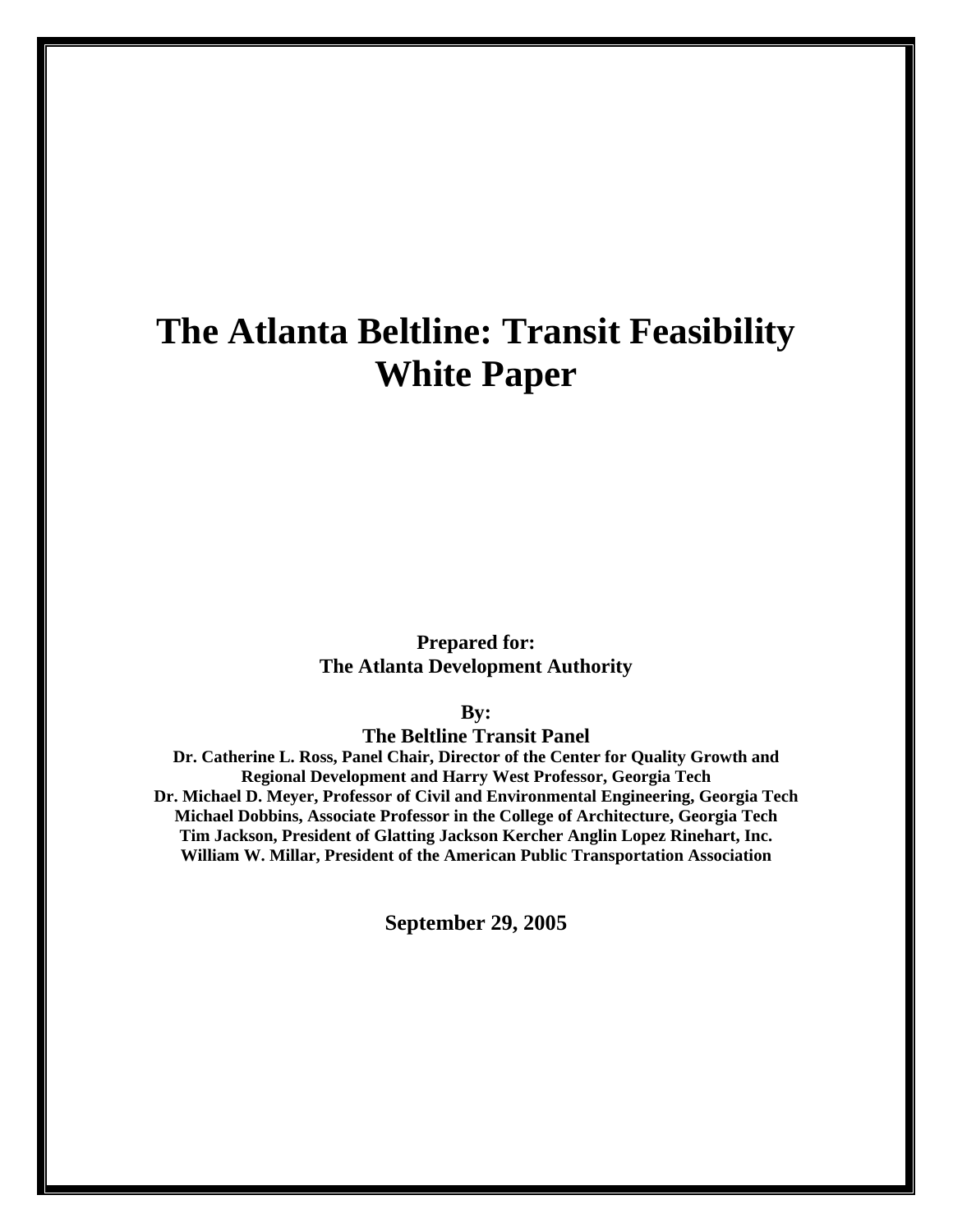#### **BELTLINE TRANSIT PANEL**

#### **Panel Membership:**

Dr. Catherine L. Ross, Panel Chair, Director of the Center for Quality Growth and Regional Development and Harry West Professor, Georgia Tech,

Dr. Michael D. Meyer, Professor of Civil and Environmental Engineering, Georgia Tech, Michael A. Dobbins, Associate Professor in the College of Architecture, Georgia Tech, Tim Jackson, President of Glatting Jackson Kercher Anglin Lopez Rinehart, Inc., William W. Millar, President of the American Public Transportation Association

### **PURPOSE STATEMENT:**

The purpose of the BeltLine Transit Panel is to broaden understanding of the BeltLine Transit Loop and the function it serves in the Urban Transportation System through review and assessment of relevant work. The Panel will clarify key transportation elements focusing on transit integration from a network perspective. It will synthesize information and identify basic principles on how the BeltLine should develop over time.

Product: Summarize the above in a brief white paper

## **CONTEXT OR CHARGE:**

The BeltLine Transit Panel was assembled by the Atlanta Development Authority (ADA) to review the studies done to date on the BeltLine project and assess and comment on the feasibility of the transit component and how it might function in relation to an integrated transit system for Central Atlanta. The end purpose of this work is to synthesize the information developed on the BeltLine for its transit potential and provide guidance and suggest principles on how BeltLine transit might develop over time.

## **PROCESS:**

The charge to the Panel was limited by available information and timeframe considerations. The Panel was established in mid-June and held three public meetings. Two of the meetings included presentations of all proposed transit projects relevant to the Panel's charge as well as public comment from a variety of concerned citizens. It should be noted that many of the studies bearing directly on this report are ongoing, with significant questions and findings of the Panel depending on the outcomes of that work. Many of the transit initiatives presently aimed at Central Atlanta potentially are important and could be necessary to support the growing markets for intown living and working – it is a question of reviewing them in a comprehensive context.

From this input, the Panel identified key issues facing the transit elements of the BeltLine proposal and developed suggested guidance on how these issues might be resolved. In the process, the Panel identified key findings that need to be considered by the ADA and other decision-making bodies in order to move the BeltLine forward.

We believe the Beltline, or more likely, some segments of the Beltline alignment, represent a potentially viable transit investment, which could improve the mobility options for Atlanta's citizens.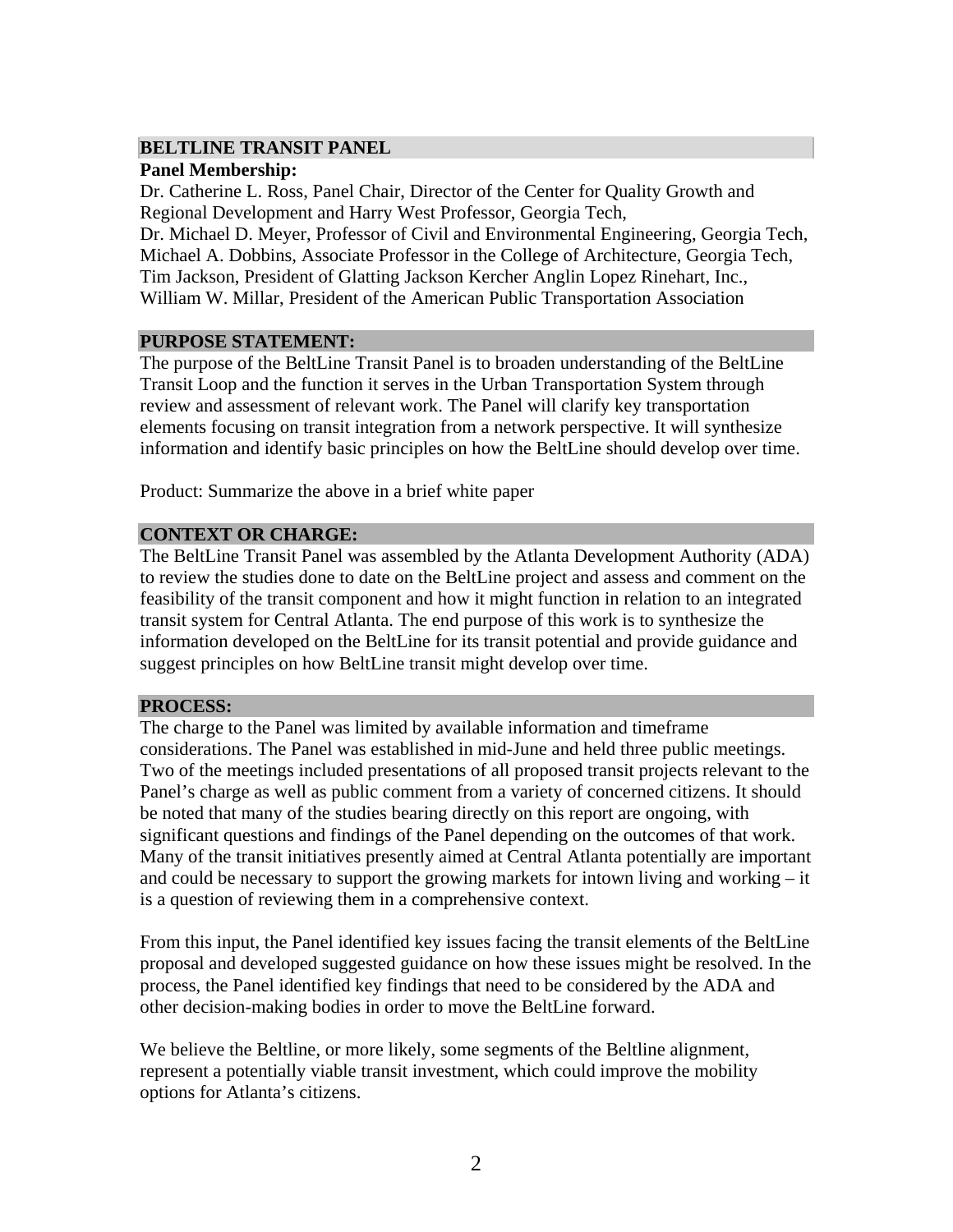#### **KEY FINDINGS:**

- 1) The renewed market interest in development of the central city creates a real opportunity for the city to adopt a very different model of development than what has happened traditionally. The opportunity represented by the BeltLine is integrally tied into the issue of the redevelopment and growth of the central city.
- 2) Even though the BeltLine represents more than just a transportation opportunity (e.g., green space and development), in order for the City's vision of neighborhood preservation, redevelopment, and growth to occur, a vision that views transportation as a system, and not a series of disparate projects, is critical for the future of the City.
- 3) This vision should build upon the existing system of bus, rail, pedestrian/bike, and local streets, as well as consider a broad range of other initiatives. The Panel heard from a number of proponents about a variety of proposals none of which considered the area-wide system that would be most beneficial to accomplishing the city-wide vision of neighborhood preservation, redevelopment, and growth.
- 4) The paucity of ridership estimates for different transit options in the BeltLine corridor (especially given how far the BeltLine concept has come in the City's policy agenda) is surprising. In some cases, individual projects have had ridership forecasts prepared, but it does not appear that credible ridership determinations have been made that consider the network effect of other transit projects that are being seriously considered. The ARC prioritization of transit projects, for example, relied on individual sponsors of projects to submit ridership forecasts subject to consistency guidelines for the modeling. The ARC itself did not undertake transit network modeling during the recent update of the regional plan to determine project priorities. MARTA is currently conducting an Alternatives Analysis of different transit concepts which should provide better information on expected ridership. The implication of this to the Panel's deliberations was that there were no credible ridership estimates for its consideration.
- 5) As often portrayed by the press and by many advocates, the BeltLine opportunity is often described as a continuous loop that follows the rail corridor around the central city. It seems likely that solely from a transit ridership perspective, portions of this loop will not generate sufficient transit ridership to justify investment in high capacity transit infrastructure. Now and in the future some segments of the BeltLine, or possibly other alignments serving major trip origins and destinations in the MARTA Alternatives Analysis would likely be more productive from a transit ridership perspective based on ridership and technical considerations. This increases the importance of identifying appropriate technology and ridership potential. We recognize there are a number of ridership and technical considerations that will ultimately determine the final configuration. The Beltline alone may not take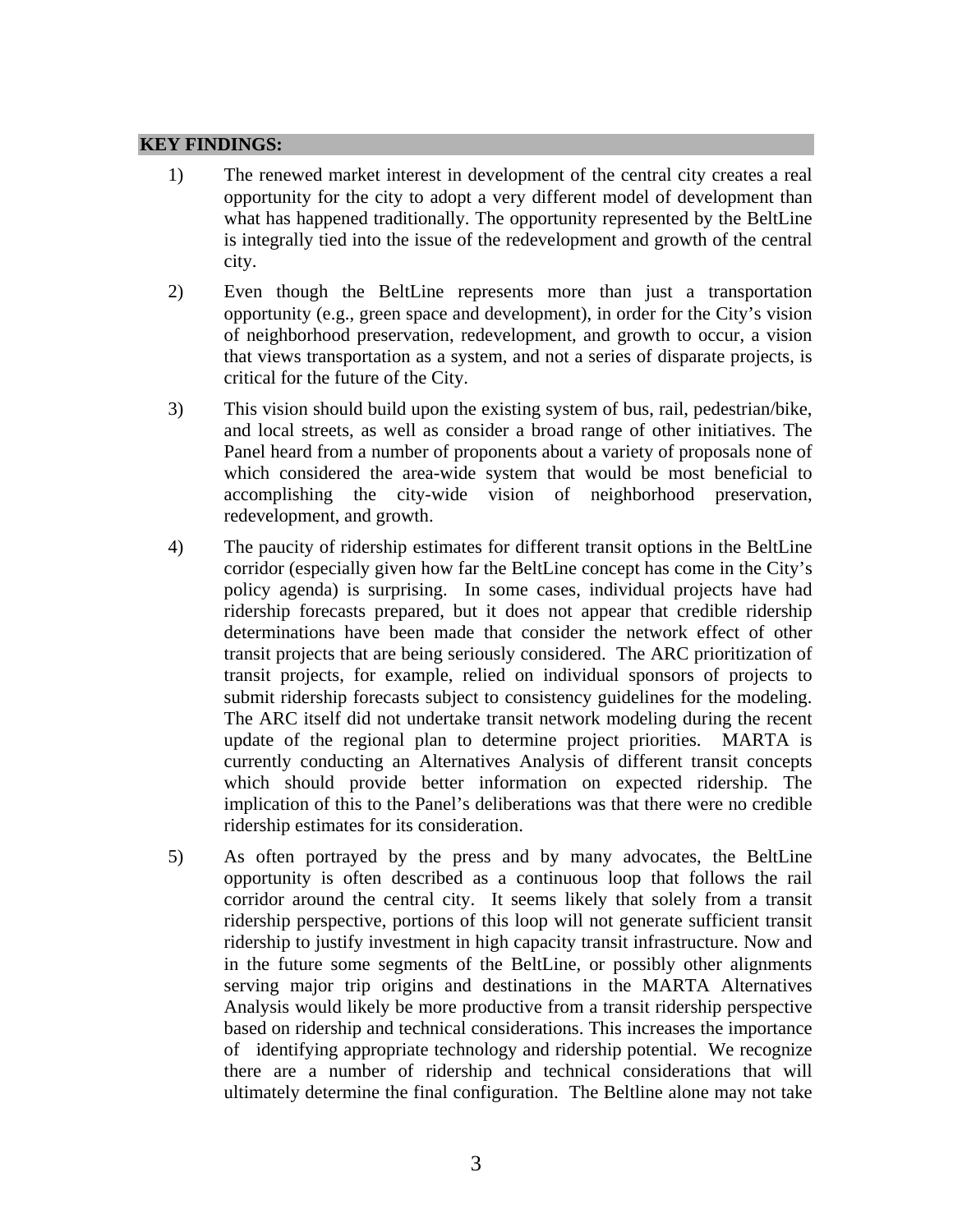riders to key employment destinations but must connect to a transportation system that best meets the needs of residents or visitors to the city. The circumferential Beltline may not be one project but several more project segments and potential alignments to meet the criteria for federal funding. In order to qualify for Federal Transit Administration (FTA) support there is a very detailed and explicit process that must be followed.

- 6) When considering possible transportation investments, one should start with the city-wide vision and determine what types of transportation investments (technologies, alignments, etc.) best support this vision. In putting together an area-wide framework, the City should consider what forms of development it wants and design transit and other local transportation improvements to support that type of development. The framework should be used to establish priorities in funding key transportation investments.
- 7) In particular, where transit investment is included in this transportation framework, transit needs to be decided up front. It cannot be an afterthought to the development process.
- 8) The currently proposed alignment of the BeltLine presents other significant technical issues associated with potential transit use in the BeltLine corridor such as: right-of-way width, freight use of rail lines, elevation differences, etc.
- 9) As was noted to the Panel by several speakers, the amount of revenue generated from the TAD is expected to cover only about half of what will be needed (and depending on the design and technology involved, this could be an underestimate). It is highly likely that additional sources of funding will be necessary to cover the costs associated with capital investment. Also, very little information (and in some sense interest) was available on the expected operating and maintenance costs, although MARTA is beginning the alternatives analysis and will include this, associated with any proposed service in the BeltLine corridor. In many transit infrastructure investments, such costs are often quite large over the life of a project. In order to qualify for Federal Transit Administration (FTA) support there is a very detailed and explicit process that must be followed.

#### **THE TRANSIT CHALLENGE AND OPPORTUNITY**

The Panel was impressed by the energy and commitment of a large number of citizen groups and individuals who are truly committed to improving transit in Central Atlanta. The Panel noted that resurgent growth in Central Atlanta is both supported by and dependent on enhanced transit access to reach its full potential.

The BeltLine as it has been conceptualized has three constituent parts:

- Private development and redevelopment opportunity
- Greenspace and greenway trail connectivity
- Transit and transportation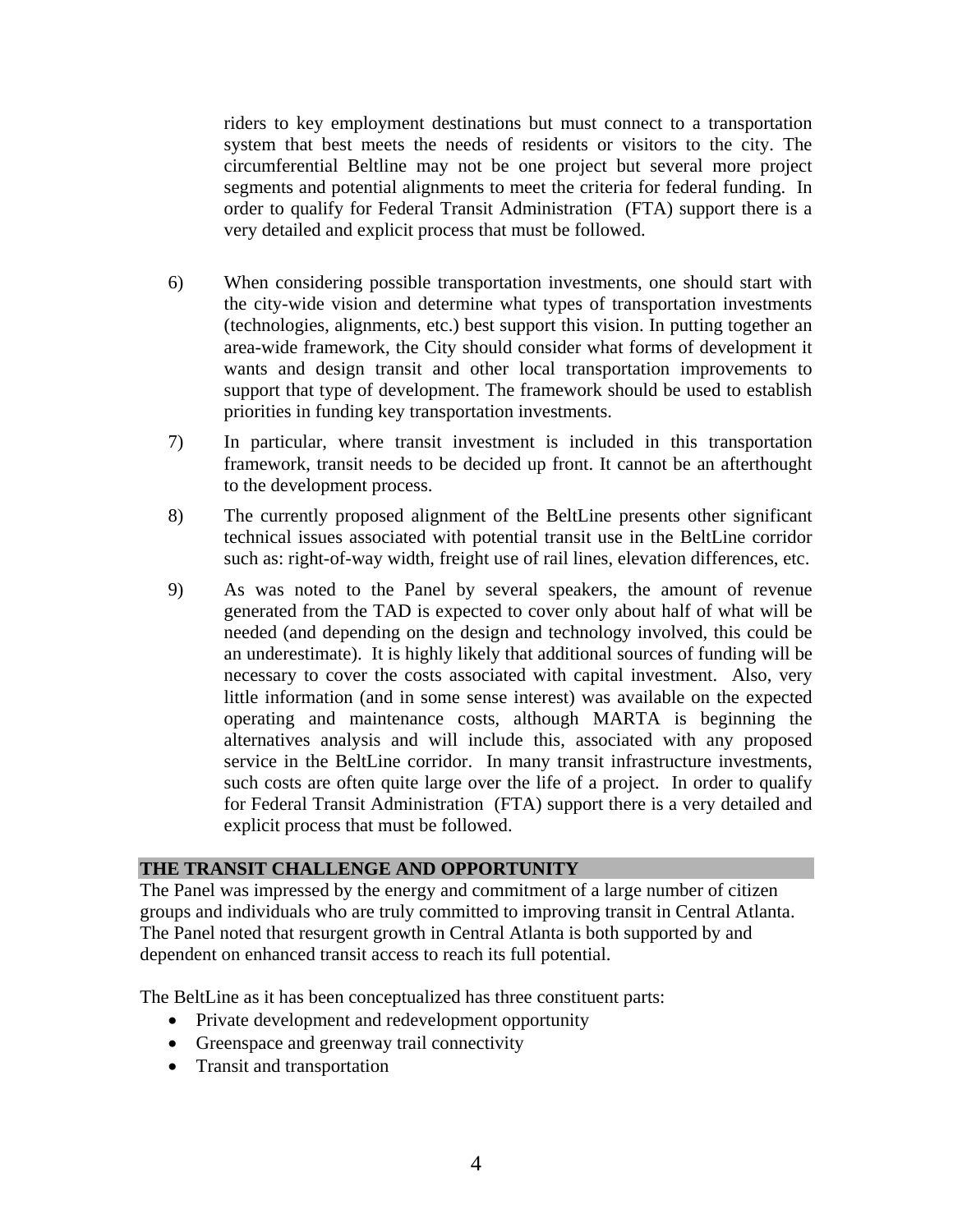While the Panel's focus was on transit, the context, transportation needs, and general characteristics of the first two parts bear directly on the third. The Panel's efforts were focused on what is known and has been shared so far, and given its very tight time constraints and limited charge, the Panel could not generate new data, but instead relied on the work of other agencies and groups, both completed and in progress.

The Panel below makes several observations concerning the transit and transportation component of the proposed BeltLine, and as well identifies a number of issues that the ADA and the City may want to consider in shaping its strategies for the next phase of the BeltLine work. These observations are summarized in the following categories:

- Ridership
- Technical considerations
- Cost, financing strategies, and funding sources
- Management structure and process
- Private development patterns and potentials
- Quality of life

The following discussion summarizes what the Panel learned and considered in developing its understanding of the issues as a basis for identifying or suggesting next steps in the BeltLine planning and approval process. The findings below, unless stated otherwise, should be considered more as questions than conclusions, whose answers will likely become clearer as the ongoing work is completed.

Ultimately the focus is not only about the circumferential transit component, but also about the City's vision for redevelopment of the Central Area including the BeltLine and how any proposed transit works in conjunction with existing communities and the existing transit network.

## *Ridership*

Estimated ridership for a transit service is one of the most important considerations when examining new transit investment. Even though the BeltLine initiative encompasses more than just a transit focus, expected ridership is often a critical factor in justifying transit investment.

The Panel is surprised at the paucity of credible information relating to expected ridership of the BeltLine alternative. Of all the information generated in support of the BeltLine concept, ridership appears to be the least studied or understood. This is perplexing, because much work less central to transit viability has been done on the concept. Some of the transit proposals reviewed by the Panel had estimated transit ridership, but many of these were carried out on a project-by-project basis and did not assume the existence of all the other transit projects being considered (Note: some included all transit projects that are in ARC's *Mobility 2030* plan, but did not include those currently under consideration but not in the plan). As a result, no integrated picture of transit ridership potential for the Central Atlanta area has been developed.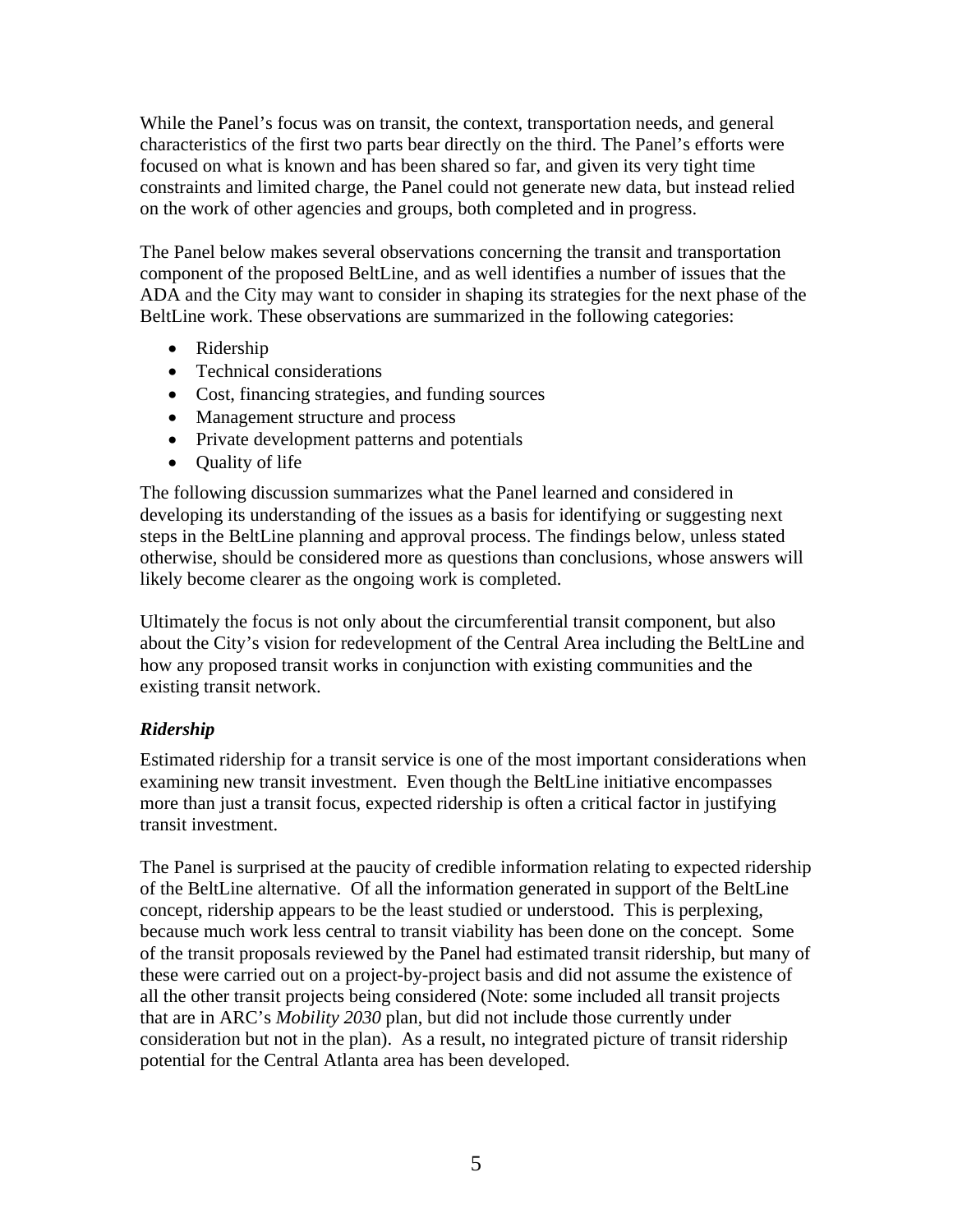With no ridership numbers, the Panel is left to speculate on what ridership can be expected given its collective expertise in transportation planning and land use. Some important considerations in this regard include:

- There are very few locations along the BeltLine where large and dense concentrations of jobs are expected – these are mostly projected for the Lindbergh area, already served by MARTA bus and rail service.
- The highest numbers and concentrations of jobs in the city (and the region for that matter) are in Downtown, Midtown, and Buckhead, none of which would be directly served by the BeltLine. The transportation system must connect the study area to these locations.
- Some balance and direct linkage between where people live and work, especially in dense concentrations, have proven most propitious for viable transit, yet the projected BeltLine development appears to be mostly residential with some community supportive commercial, not the characteristic mix for generating large numbers of trips.
- The BeltLine proposal as a concept envisions a circumferential transit service around the central city core. Based on development potential and market feasibility, it seems likely that the eastern and perhaps southeastern portion of this belt would provide the best potential for transit ridership. The other segments will not likely generate as significant a level of trips.
- A circumferential BeltLine transit investment would seem to improve the connectivity to the MARTA network and would thus provide enhanced mobility for residents and visitors to the corridor. This in itself could generate new transit trips. However, it will take a long time before enough development is in place to result in significant internal-to-internal transit trips in the corridor.
- The circumferential BeltLine project in its entirety will not likely generate sufficient transit ridership in the corridor to satisfy the criteria for federal New Start transit investment. However, some project segments and indeed other potential alignments in the study area may, in fact, satisfy such criteria.

MARTA, currently underway with an Alternatives Analysis for its Inner Core Connectivity Study, comes closest to offering the opportunity to provide an integrated transit ridership analysis. MARTA officials stated to the Panel that this study fully intends to model different service options. Even so, its scope does not appear to include the Peachtree Streetcar proposal, or the incorporation of commuter rail or commuter bus ridership impacts.

The Panel notes that the BeltLine as defined by the ADA is one of the alternatives under study by MARTA. Three of its four study alternatives incorporate all or part of the Northside Drive multimodal corridor, as well as legs to Emory and back to south DeKalb County (the C-Loop). With the inclusion of the proposed Peachtree Streetcar along with the Northside Drive and CDC/Emory links and with consideration of commuter rail and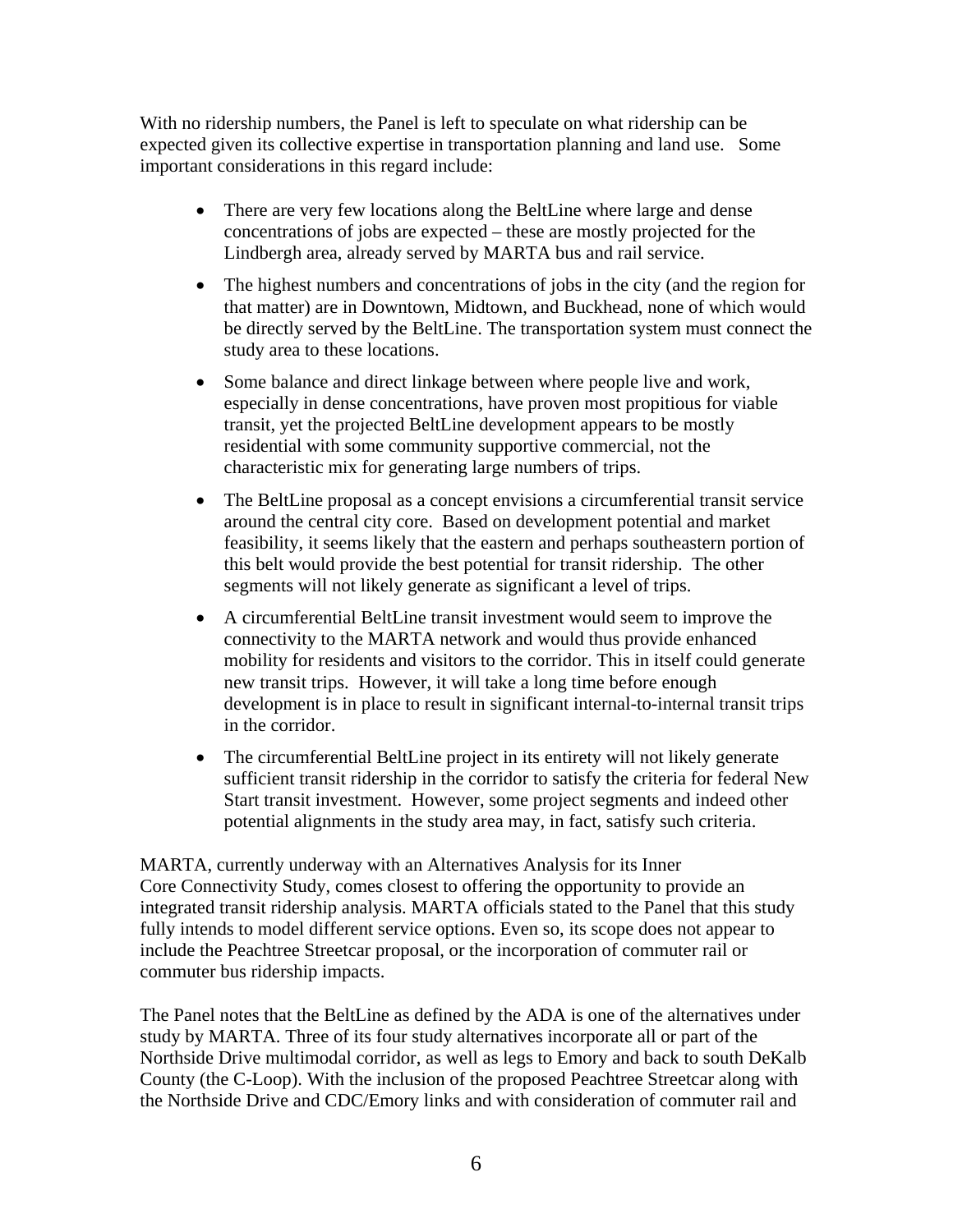commuter bus interconnectivity options, the Inner Core study could be expected to provide useful ridership projections and comparisons for the whole of an integrated Central Atlanta transit picture.

## **QUESTIONS OR OBSERVATIONS THAT MIGHT GUIDE THAT PICTURE INCLUDE:**

- There are many BeltLine/C-Loop alternatives what will be the City's and ADA's assessment procedure, transit phasing, and support strategy as data emerges to describe the lines and segments generating the most ridership, keeping in mind that ridership is a key indicator of existing and potential development?
- ARC modeling in which the "BeltLine" scored high considered the entire C-Loop and the northeast part of the BeltLine (the Emory segment is not in the ADA conceptualization); as MARTA's and ADA's work goes forward, how will the ridership outcomes affect the potential for federal funding and accordingly local policy choices?
- For the purpose of advancing an integrated transportation plan, MARTA should add the missing elements to develop and evaluate a truly integrated picture.

## *Technical Considerations*

A number of issues have been raised by the BeltLine concept that are technically complicated, some of which are under study, some of which cannot be fully understood until later steps are taken, but some of which need to be identified and more clearly understood even at this conceptual level to resolve these technical issues:

- Gaps there are at least five places where the BeltLine is discontinuous, thus creating challenges if a circumferential approach is to be adopted.
- Vertical Profile/Elevation Changes Less developed as far as the Panel was able to determine were considerations of the vertical discontinuities. Where the BeltLine passes over or under the surface street and sidewalk system, vertical connection systems – stairs, ramps, elevators, escalators - will be required and will need to meet at least two sets of criteria – the Americans with Disabilities Act and seamless transfer to other transit modes, biking, walking or cars.
- Right-of-Way the Panel heard and agrees subject to design refinement that the minimum right-of-way required for two-way transit operation is 45 feet and the minimum for a greenway trail is 15 feet, meaning that the barest minimum for the two existing together in the same ROW is 60 feet. This number must be borne in mind in reviewing any proposed development in the BeltLine if provision of transit is to be a goal (and it should be). Similarly, any acquisition or easement should have this minimum in mind in any further negotiation. It must be noted, too, that wherever the BeltLine is on a bank or in a valley, these distances must be widened to accommodate the necessary bank widths to accommodate both transit and trail, and will likely necessitate retaining walls.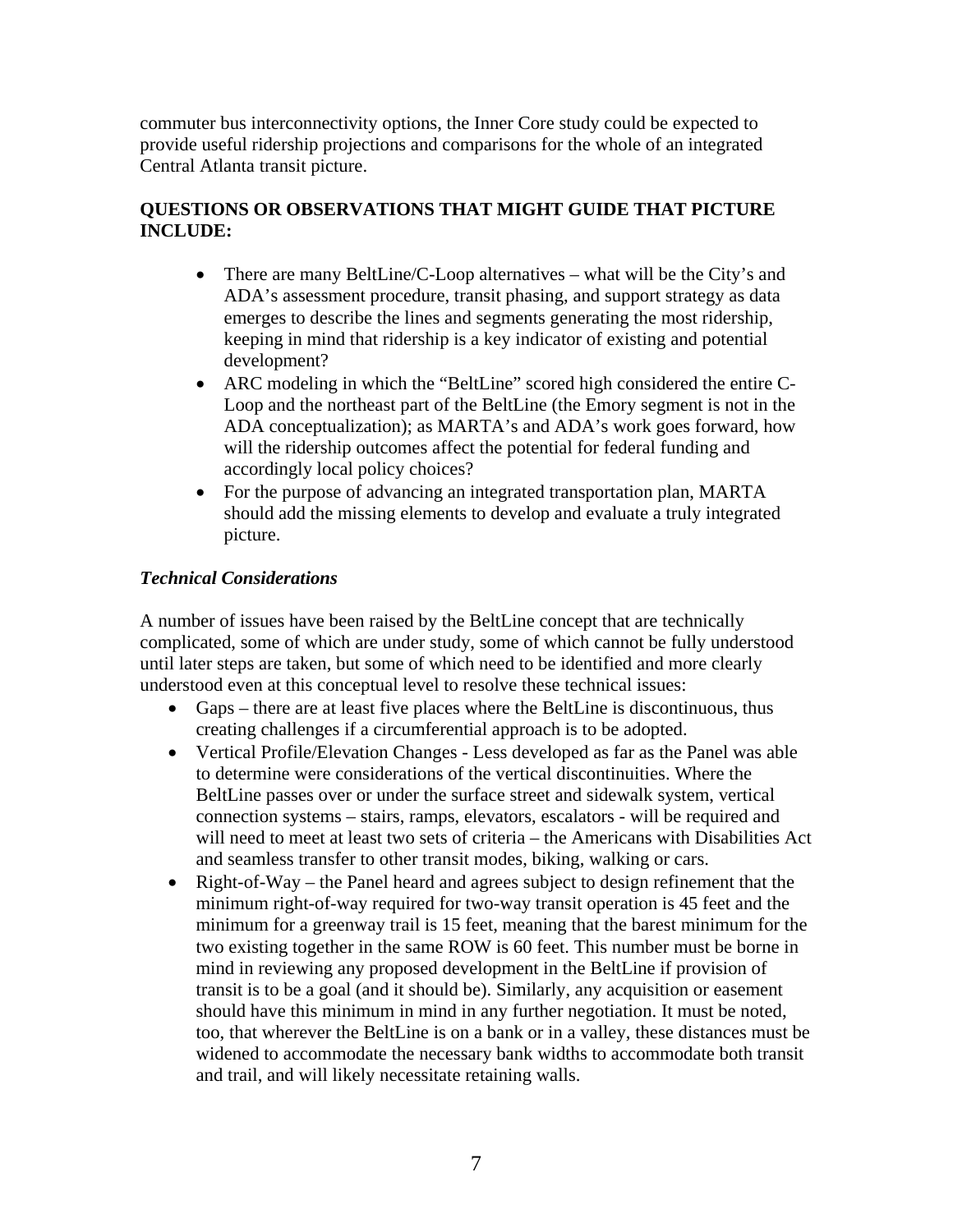- Mode Transfer Issues –the BeltLine crosses the MARTA line between stations typically at least one half mile away. Two ideas have been advanced to address these discontinuities: build new MARTA stations at the crossing points or bring the BeltLine off its right-of-way to existing stations. Much work still needs to be done to determine how either of these strategies might work. Questions raised include whether overcoming discontinuities is worth it in terms of ridership, cost, development potential, and time to accomplish. The Panel noted that discontinuities for the greenway trail can be easily overcome as described by PATH by simply making strategic on-street or alternate paths to bridge them. While the concept of the BeltLine incorporates and perhaps depends on its intersections with MARTA rail, these intersections raise two issues of their own: common station locations and transfer time and ease. The first poses significant technical and cost issues, yet achieving seamless transfer is essential if MARTA rail is to be successfully integrated into the BeltLine transit picture. The second addresses a further barrier to potential transit use, the wait time and the quality of the wait environment in transferring from one mode to another can significantly reduce potential ridership. These factors, also affect bus transfers.
- Transit Technology Options the Panel believes that there should be a transparently conducted, open-minded consideration of the technology options, keeping in mind that the key to a comprehensive and successfully integrated transit system will depend on consistency in its support infrastructure – complementary station, platform and stop design, vertical connection treatments, vehicle design, and the graphic systems – maps, schedules, colors, logos and other environmental graphic features that support the systems legibility, convenience, and appeal
- In keeping with the technology options, one must consider not only right-of-way issues, but also system components such as maintenance and storage facilities, power stations, control systems, etc. that will need to be incorporated both into physical design as well as cost estimates.

#### *Costs, Financing Strategies, and Funding Sources*

The Panel heard a wide range of capital cost estimates for BeltLine transit (not surprising given how early in the process we are). However, the Panel did not hear much at all about operating cost implications and some ideas about possible funding sources. In this context, the Panel makes these observations and comments:

- Capital costs for developing BeltLine transit have been estimated to be in the one billion dollar range, based on very preliminary estimates. It is likely that these capital costs represent a large share of any capital costs associated with a BeltLine project. However, without knowing the technology involved and thus the physical right-of-way requirements and station and alignment considerations, it is impossible at this stage to state that this funding is sufficient to cover the capital costs, although the Panel's best estimate is that it is most likely only covering approximately 50% of the capital costs.
- If the BeltLine is not considered as a circumferential project, then it becomes a series of projects for which funding can be put together based on a variety of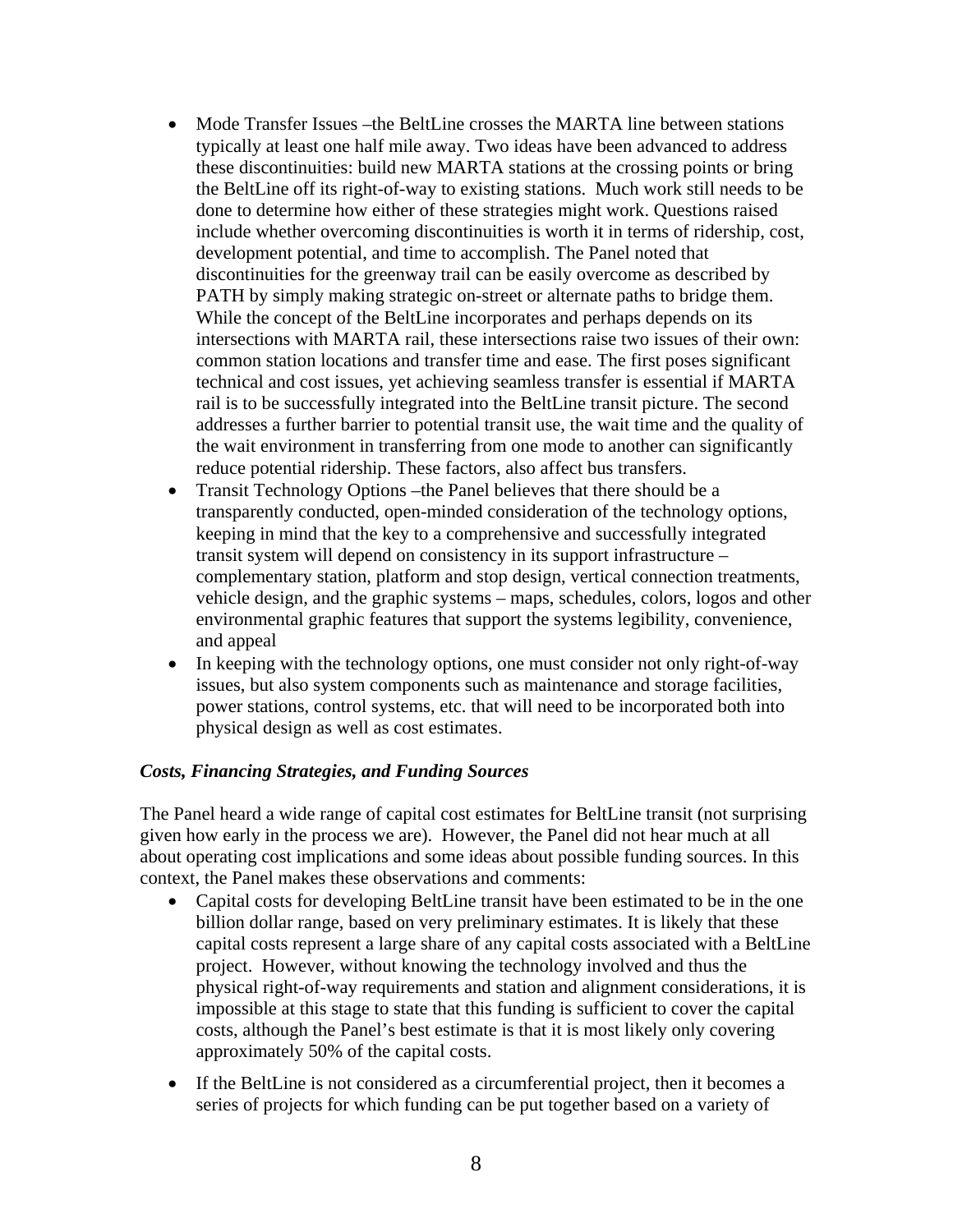sources appropriate to the nature and timing of such projects. Generating money through the TAD could help in attracting federal New Start money for perhaps one of these projects, as well as generating additional private investment; this could help expedite implementation of possible transit projects.

- Operating costs for BeltLine transit have not been addressed as far as the Panel has been able to determine. Judgments on cost ranges are not particularly useful until more is known about ridership, fare structure, operational scenarios, operator organizational structure, technologies, and phasing options. Yet operating costs can be a make or break issue for the viability of transit projects, and the more clearly a credible funding/operating strategy can be developed, the more likely the project can compete in other governmental arenas. As the Panel understands it, TAD funds may not be used to support operations. It should be noted too that operating costs for maintaining the greenway trail and associated parks systems will be crucial to their success. Again, TAD funds will not be available for this purpose.
- The most appropriate funding strategy for the entire BeltLine corridor seems to be one which relies on a variety of funding sources in order to make the BeltLine viable. As such the sources of funding will have to include other public funds from the federal (FTA and CMAQ), state, city or county governments as well as private funds. Some of the pots out of which funding may be gained will be regionally and nationally competitive, and even though the idea of using a TAD to fund a local match is logical and positive in the competitive arena, issues of ridership and operating costs must be effectively addressed to be competitive at higher decision making levels.

#### *Management Structure and Process*

While very early in the process, it is nonetheless important to conceptualize options for how the transit component of the BeltLine project might be organized, funded, and made operational, including planning, financing, designing, constructing, and operating the system. As things stand, MARTA or GRTA are the only organizations that have the experience and capability of running a system and contracting for these services. It is important to note that of the three components that make up the BeltLine concept, the transit component has a number of unique characteristics. It is the most expensive, the most technically challenging, the longest to get going and build out, and the furthest from identifying how it might actually get done. The development component is already beginning as is the greenway trail and park system; both need to be coordinated from the very beginning with the transit planning process.

## *Private Development Patterns and Potentials*

As understood by the Panel, the ongoing work headed by EDAW for the ADA studying the development potential surrounding the BeltLine, addresses two aspects of development, one the full build-out potential and the other the market demand over the next 25 years. As the Panel understands it, the projection of future development potential